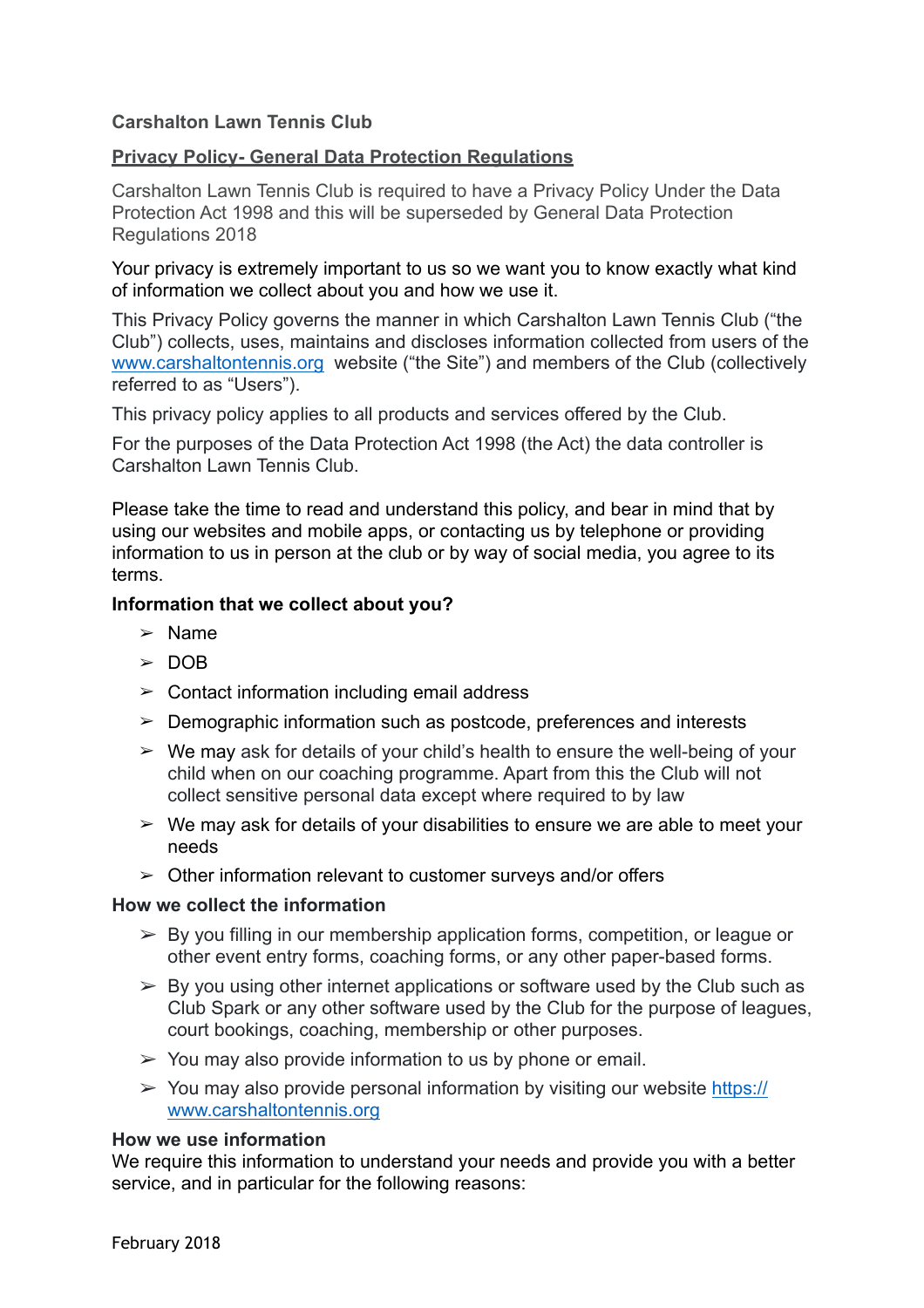- $\geq$  To inform you about membership benefits
- $\geq$  To advise re court bookings
- $\geq$  To Confirm or advise re coaching sessions
- $\geq$  To give information about the Club and the services that we provide
- $\geq$  To send you emails with details of news and events about the Club
- $\geq$  To send you occasional questionnaires relating to the Club or its services
- $\geq$  To send you details about renewal of your membership by email
- $\geq$  To send you papers regarding Annual General Meetings, Extraordinary General Meetings or any other meetings of the Club
- $\geq$  To display information of the names of the Club Coaches and committee membership
- $\geq$  To display information on the site or on software operated by the Club of team, tournaments and ladder leagues
- $\geq$  To collate information to enable us to administer the Club and the Site and other software used by the Club

### **Information about you displayed in the Club house**

The Club will display your name and contact telephone number on the notice board in the Clubhouse for members to make easy contact with you. If you do not want your information to be displayed in the Club please contact the Club direct by email at [info@carshaltontennis.org](mailto:info@carshaltontennis.org) or by letter to Carshalton Lawn Tennis Club 60-62 Beeches Avenue Carshalton Surrey SM5 4PE

Where the member is a child, we will display the parents/guardians telephone number

### **Photographs**

The Club may take photographs and these may be published on the Club website, social media platforms etc, or be displayed at the Club. We will not display such photographs unless we have the written or verbal consent of an adult or written parental permission of a child, to use such photographs.

**How long do we keep your information?** 

To make sure we meet our legal data protection and privacy obligations, we only hold on to your information for as long as we actually need it for the purposes, we acquired them in the first place (as set out above).

In most cases, this means we will keep your information for as long as you continue to use our services, and for a period time afterwards

After that we will either delete it or anonymise it so that it cannot be linked back to you.

#### **How we use cookies**

A cookie is a small file which asks permission to be placed on your computer's hard drive. Once you agree, the file is added and the cookie helps analyse web traffic or lets you know when you visit a particular site. Cookies allow web applications to